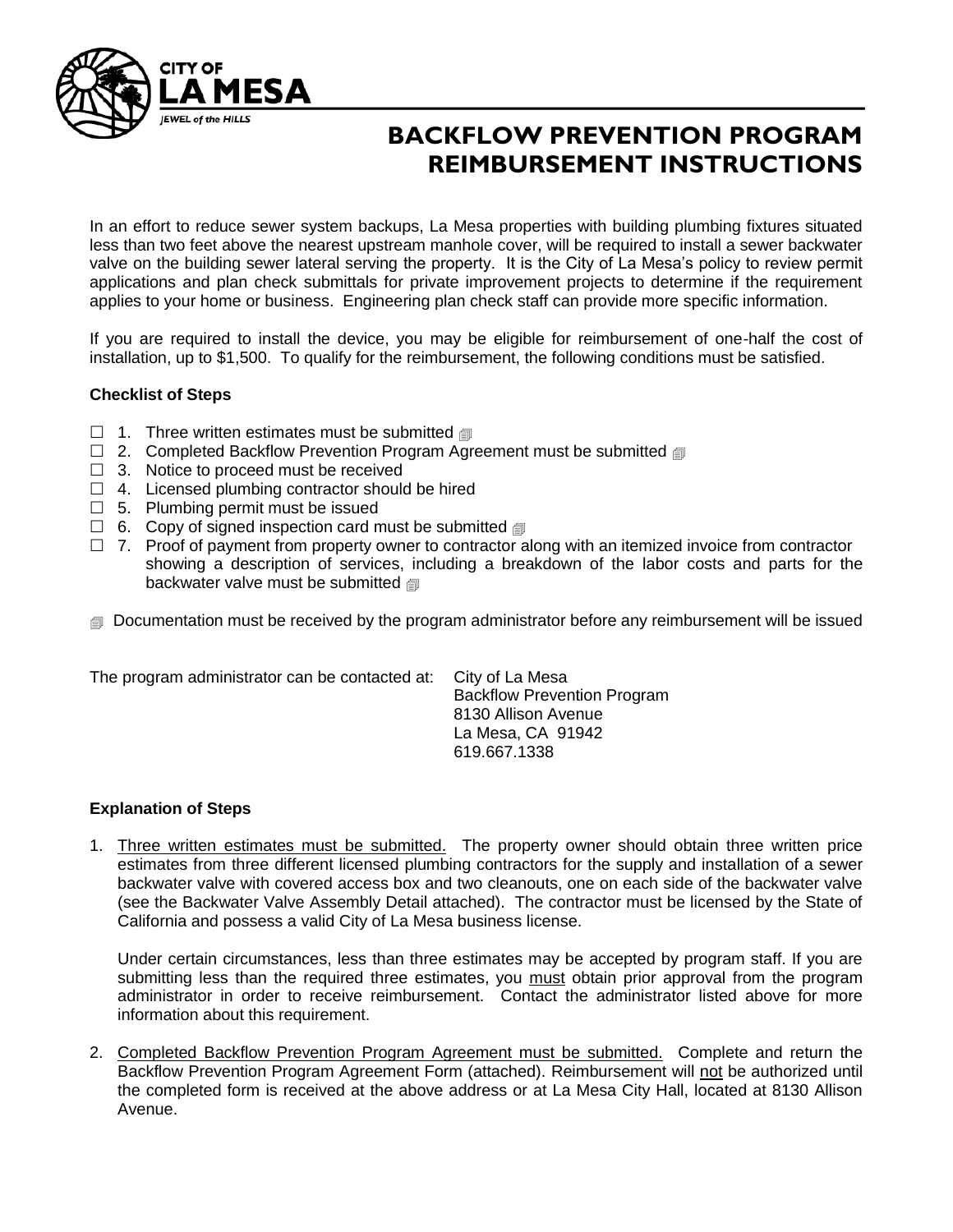

# **BACKFLOW PREVENTION PROGRAM REIMBURSEMENT INSTRUCTIONS**

- 3. Notice to proceed. Once the estimates and signed agreement have been received by the program administrator and reviewed, a notice to proceed will be given. The notice serves as your guarantee that funding has been set aside specifically for the installation of a backwater valve at the property.
- 4. Licensed plumbing contractor should be hired. Once the notice to proceed is received from the City with the approved dollar amount, the property owner should hire the appropriate licensed plumbing contractor for the installation of the backwater valve. The contractor must be licensed by the Contractors State License Board [\(www.cslb.ca.gov](http://www.cslb.ca.gov/) or 800.321.CSLB) and have a City of La Mesa business license (619.667.1118) before any work is performed.
- 5. Plumbing permit must be issued. A plumbing permit will be required at an additional cost. The cost will be added to the existing permit and will follow the same guidelines for final inspection. Contact the Building Division at 619.667.1176 at least one day in advance to schedule a final inspection.
- 6. Copy of signed inspection card must be submitted. The property owner should request a copy of the signed-off inspection card following final inspection of the backwater valve installation by the City Building Inspector. A copy of the signed inspection card must be sent to the program administrator.
- 7. Proof of payment from property owner to contractor must be submitted. The property owner must pay the plumbing contractor for the work and obtain an itemized invoice showing a breakdown of the costs and the payment amount. It is the property owner's responsibility to ensure that proper documentation is obtained. Bills mailed directly to the City will not be paid. The invoice must include at a minimum the following information:
	- Contractor's name, State license number and contact information
	- Date and location (property address) that the work was performed
	- Description of services, materials and labor including breakdown of specific costs
	- Payment amount and check number or credit card information

Proof of payment is required to qualify for reimbursement. Proof must include a copy of both front and back of the canceled check used for payment or a copy of credit card receipt or statement and a copy of the paid plumbing invoice. The City cannot authorize reimbursement without sufficient proof of payment from the property owner to the contractor. The City reserves the right to reject documentation that is considered to be insufficient.

For more information about the Backflow Prevention Reimbursement Program, please contact the program administrator in the City of La Mesa Public Works/Engineering Department at 619.667.1338.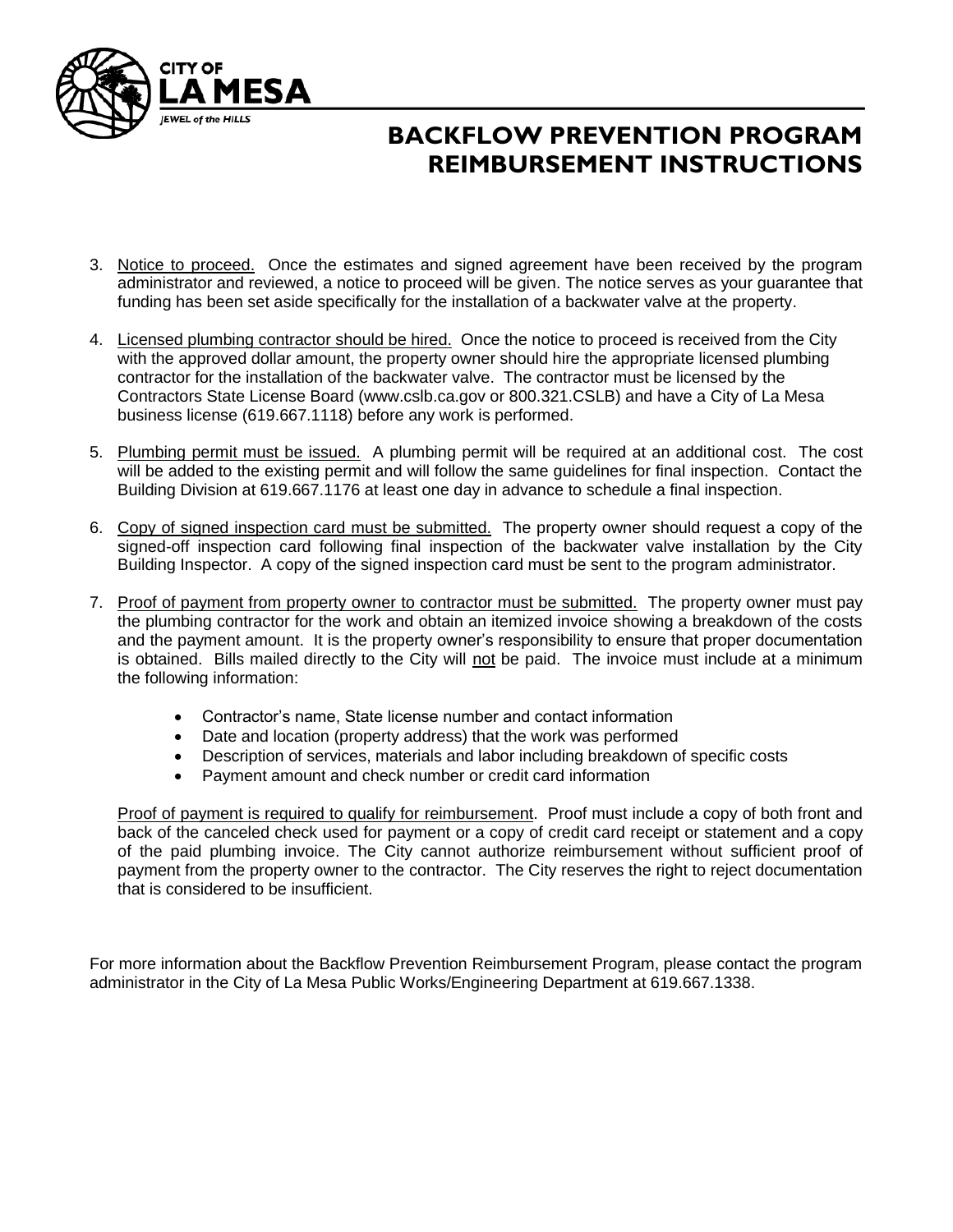### **BACKFLOW PREVENTION PROGRAM AGREEMENT**

For and in consideration of the installation of backflow prevention devices, I do hereby, for myself, my heirs, executors, administrators and assigns, release and forever discharge the City of La Mesa, its elected officials, officers, agents, assigns, servants, employees, engineers and contractors from any and all claims, demands, actions, causes of action, suits, damages, losses and expenses of whatsoever kind or nature, for anything that may occur on account of the installation of or failure to maintain by the property owner, the backflow prevention device at , La Mesa, California.

It is further understood and agreed that any payment for the installation of the backflow prevention device is not to be considered as an admission on the part of said City or its agents of any liability whatsoever. I also agree that in order to receive payment for the approved installation fee, I must adhere to the guidelines set forth. I agree to provide the City Building Inspector access to the property to inspect the installation, and understand that I must have the backflow prevention device installed according to building and plumbing codes. In addition, I acknowledge that I have read and understand the accompanying information. I also recognize that the installation of the device is for the purpose of assisting in the protection from sewer backup damage and does not represent nor does the City guarantee or will assume any liability whatsoever in the event backup occurs.

I now state that the only consideration for my signing this Agreement is the installation of a backflow prevention device as stated above; that no other promise or agreement of any kind or nature has been made with me by said City or its agents to cause me to sign this Agreement, and that I fully understand the meaning and intent of this instrument.

| Signed and dated this | dav of |  |  |
|-----------------------|--------|--|--|
|-----------------------|--------|--|--|

 $\mathcal{L}_\text{max}$  and  $\mathcal{L}_\text{max}$  and  $\mathcal{L}_\text{max}$  and  $\mathcal{L}_\text{max}$ Name of Property Owner (Print)

\_\_\_\_\_\_\_\_\_\_\_\_\_\_\_\_\_\_\_\_\_\_\_\_\_\_\_\_\_\_\_\_\_\_\_\_\_\_ Property Owner Signature

 $\mathcal{L}_\text{max}$  and  $\mathcal{L}_\text{max}$  and  $\mathcal{L}_\text{max}$  and  $\mathcal{L}_\text{max}$ Mailing Address (if different from above)

\_\_\_\_\_\_\_\_\_\_\_\_\_\_\_\_\_\_\_\_\_\_\_\_\_\_\_\_\_\_\_\_\_\_\_\_\_\_

\_\_\_\_\_\_\_\_\_\_\_\_\_\_\_\_\_\_\_\_\_\_\_\_\_\_\_\_\_\_\_\_\_\_\_\_\_\_ City, State, Zip

Phone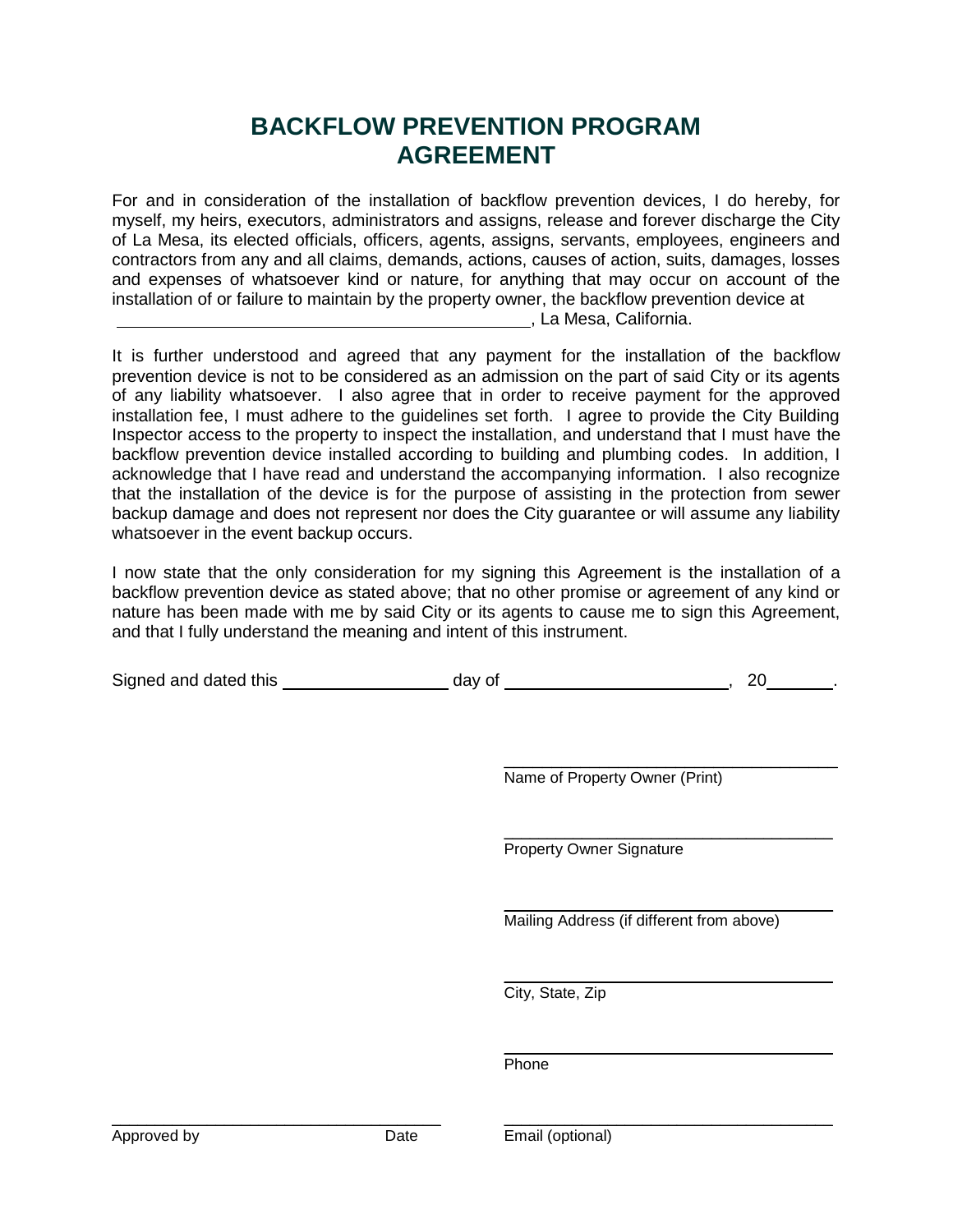